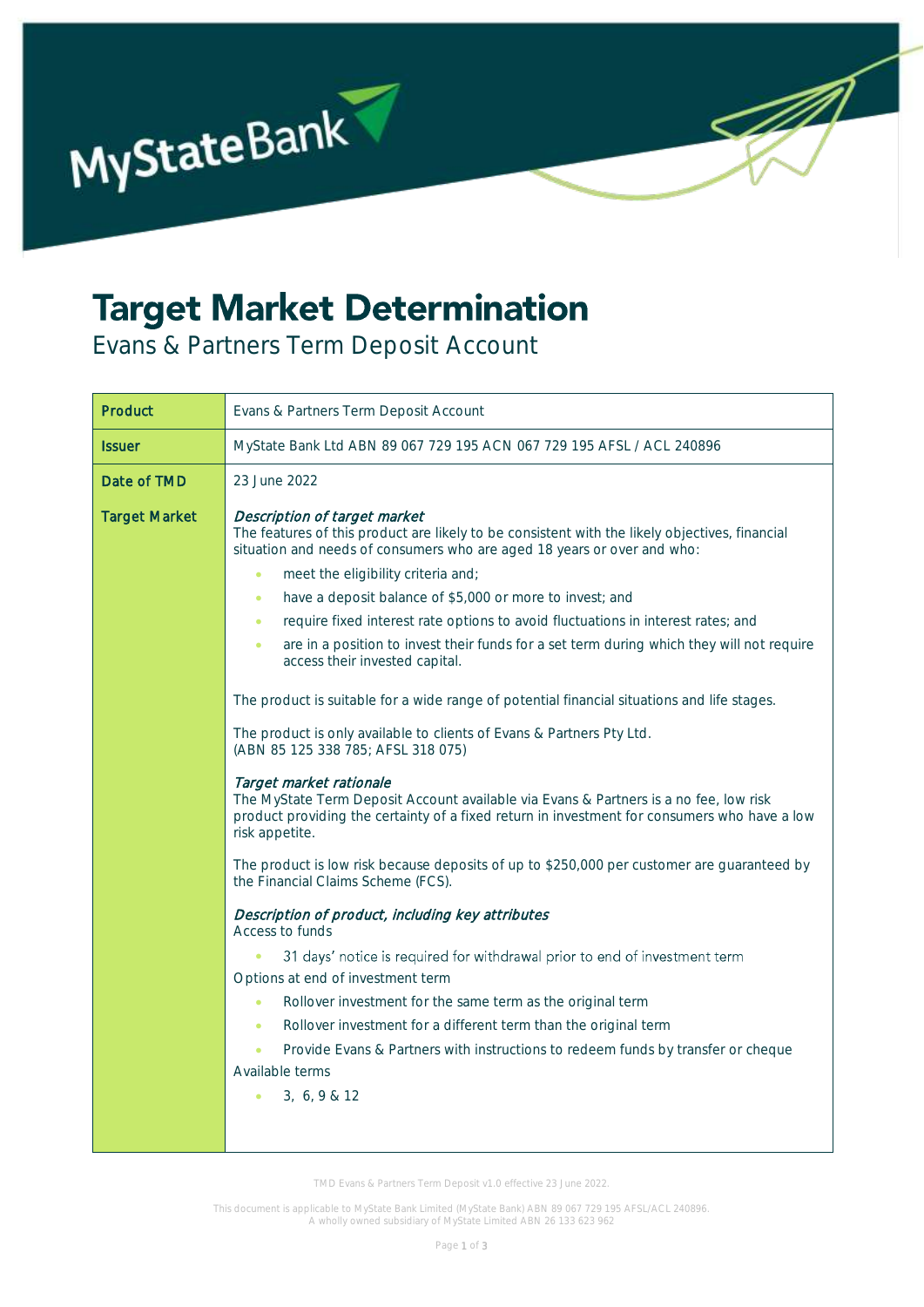

|                                                         | Fees                                                                                                                                                                  |  |  |  |
|---------------------------------------------------------|-----------------------------------------------------------------------------------------------------------------------------------------------------------------------|--|--|--|
|                                                         | There are no fees for a MyState Term Deposit acquired via Evans & Partners<br>$\bullet$                                                                               |  |  |  |
|                                                         | Interest                                                                                                                                                              |  |  |  |
|                                                         | Interest is payable at maturity<br>$\bullet$                                                                                                                          |  |  |  |
|                                                         | Interest rates generally vary by term<br>٠                                                                                                                            |  |  |  |
|                                                         | If funds are withdrawn prior to the end of the investment term, interest penalties<br>$\bullet$<br>apply.                                                             |  |  |  |
|                                                         | Classes of customers for whom the product may be unsuitable<br>This product may not suitable for customers who:                                                       |  |  |  |
|                                                         | have balances of less than \$5,000 to invest<br>$\bullet$                                                                                                             |  |  |  |
|                                                         | require at call access to their funds<br>٠                                                                                                                            |  |  |  |
|                                                         | require regular interest instalments to be paid throughout the investment term<br>٠                                                                                   |  |  |  |
|                                                         | are able to absorb higher risk in exchange for higher returns<br>$\bullet$                                                                                            |  |  |  |
|                                                         |                                                                                                                                                                       |  |  |  |
| <b>Distribution</b><br><b>Conditions</b>                | Channel<br>Conditions                                                                                                                                                 |  |  |  |
|                                                         | Available only through offices of Evans & Partners Pty Ltd<br><b>Direct</b>                                                                                           |  |  |  |
|                                                         |                                                                                                                                                                       |  |  |  |
|                                                         | Distribution restrictions                                                                                                                                             |  |  |  |
|                                                         | Applicants must be 18 years of age or older.<br>$\bullet$                                                                                                             |  |  |  |
|                                                         | Non-Australian Citizens cannot apply for an Evans & Partners Term Deposit Account.<br>$\bullet$                                                                       |  |  |  |
|                                                         | The review triggers that would reasonably suggest that the TMD is no longer appropriate<br>include:                                                                   |  |  |  |
| <b>Review Triggers</b>                                  | A significant dealing of the product to customers outside the target market occurs<br>$\bullet$                                                                       |  |  |  |
|                                                         | A significant number of customer complaints in relation to the product during the<br>$\bullet$<br>preceding 6 months;                                                 |  |  |  |
|                                                         | A material change to the product or the terms and conditions of the product occurs<br>$\bullet$<br>which may result in the target market no longer being appropriate; |  |  |  |
|                                                         | e.g. the introduction of fees; a change in available terms; a change in interest<br>penalties for early redemption                                                    |  |  |  |
|                                                         | A significant number of early redemption requests.<br>$\bullet$                                                                                                       |  |  |  |
| <b>Review Periods</b>                                   | First review date: 5 October 2023<br>Periodic reviews: every 1 year after the initial and each subsequent review                                                      |  |  |  |
| <b>Distribution</b><br>Reporting<br><b>Requirements</b> | The following information must be provided to MyState by distributors who engage in retail<br>product distribution conduct in relation to this product:               |  |  |  |

J)

4

TMD Evans & Partners Term Deposit v1.0 effective 23 June 2022.

This document is applicable to MyState Bank Limited (MyState Bank) ABN 89 067 729 195 AFSL/ACL 240896. A wholly owned subsidiary of MyState Limited ABN 26 133 623 962